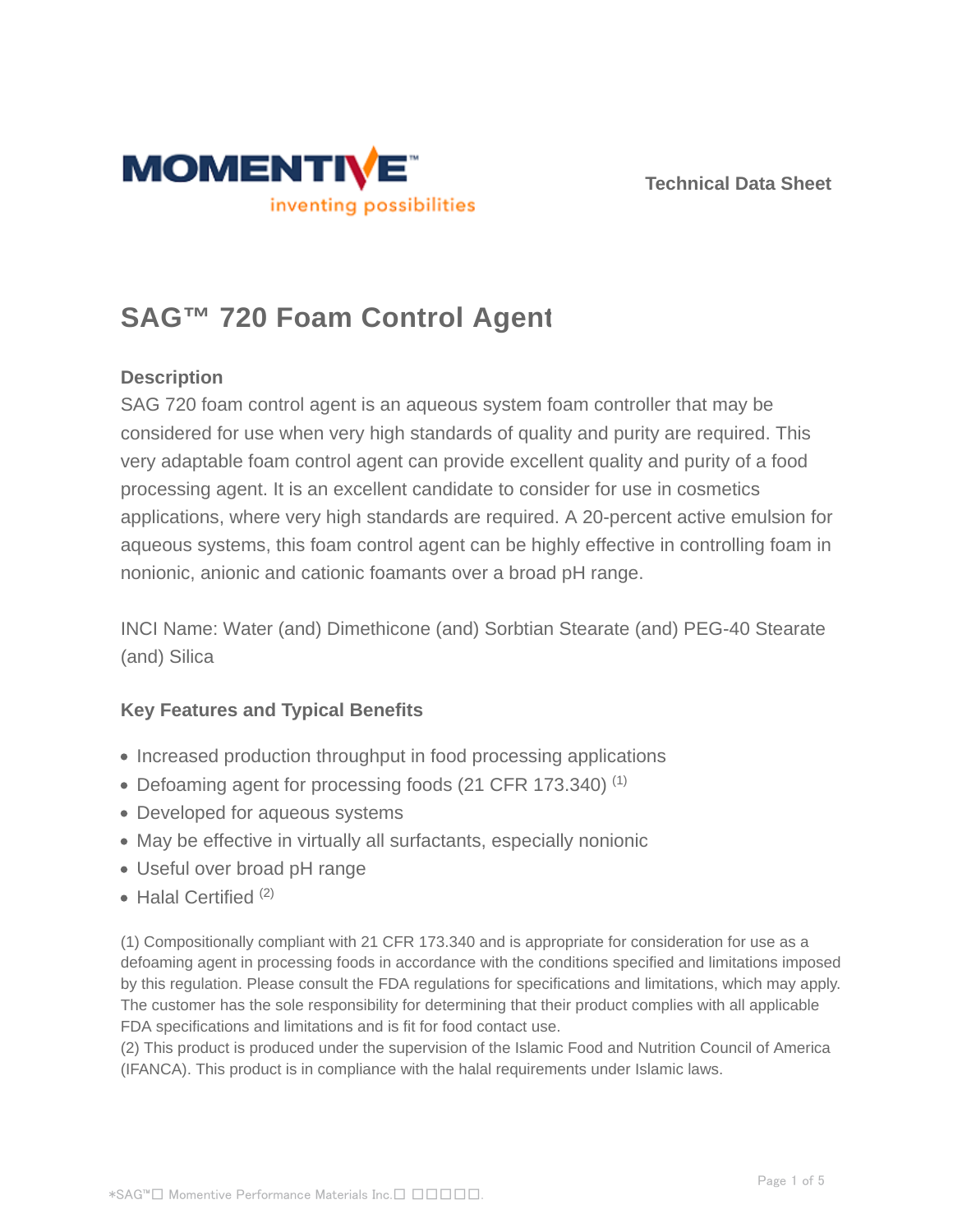# **Typical Physical Properties**

| Appearance                              | White           |  |
|-----------------------------------------|-----------------|--|
| Form                                    | Pourable liquid |  |
| Specific Gravity at 25/25 °C            | $0.99 - 1.01$   |  |
| Viscosity at 25 °C (after stirring), cP | 1000-2000       |  |
| pH                                      | 4.0             |  |
| <b>Emulsifier Type</b>                  | Nonionic        |  |
| Suitable Diluent                        | Water           |  |
| <b>Shelf Life, months</b>               | 24              |  |
| Active Ingredient Content, %            | 20              |  |

Typical physical properties are average data and are not to be used as or to develop specifications.

#### **Potential Applications**

This foam control agent may be considered for use in the manufacture of food and feed products, and in a variety of industrial processes. These applications include:

| <b>Food and Feed Processing</b>                                                                      |                                                            |  |  |
|------------------------------------------------------------------------------------------------------|------------------------------------------------------------|--|--|
| <b>Alcohol fermentation</b>                                                                          | Potato chip manufacturing                                  |  |  |
| Beverages, juices and sauces                                                                         | Preserves, jams and jellies                                |  |  |
| Bottle washing                                                                                       | Seafood washing                                            |  |  |
| Component of cleaning solutions                                                                      | Soy protein processing                                     |  |  |
| Condiment and flavoring manufacturing                                                                | Vegetable washing                                          |  |  |
| Corn wet-milling                                                                                     | Whey processing                                            |  |  |
| Food plant waste water treatment                                                                     | Other dehydration,<br>evaporation and extraction processes |  |  |
| <b>Cosmetics</b>                                                                                     |                                                            |  |  |
| Formulation aid in cosmetics, balms,<br>lotions, moisturizers, ointments,<br>shampoos and sunscreens | Packaging aid                                              |  |  |

#### **Patent Status**

여기에 포함된 어떠한 내용도 관련 특허가 없음을 의미하거나 특허 소유자의 허가 없이 특허에서 다루는 발명을 실행하기 위한 허가, 유도 또는 권고를 구성하는 것으로 해석되 어서는 안됩니다.

#### **Product Safety, Handling and Storage**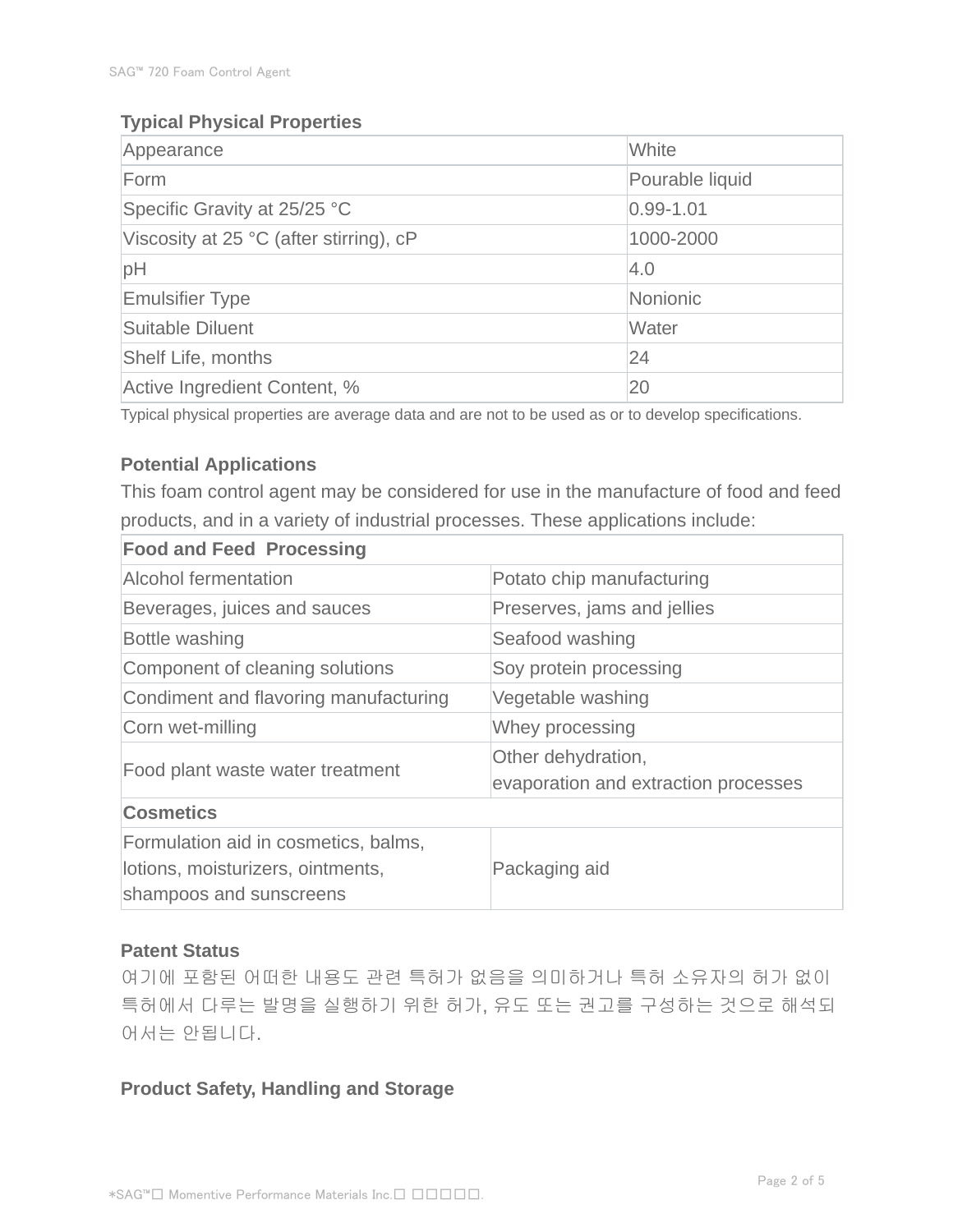Customers should review the latest Safety Data Sheet (SDS) and label for product safety information, safe handling instructions, personal protective equipment if necessary, emergency service contact information, and any special storage conditions required for safety. Momentive Performance Materials (MPM) maintains an aroundthe-clock emergency service for its products. SDS are available at www.momentive.com or, upon request, from any MPM representative. For product storage and handling procedures to maintain the product quality within our stated specifications, please review Certificates of Analysis, which are available in the Order Center. Use of other materials in conjunction with MPM products (for example, primers) may require additional precautions. Please review and follow the safety information provided by the manufacturer of such other materials.

#### **Limitations**

Customers must evaluate Momentive Performance Materials products and make their own determination as to fitness of use in their particular applications.

#### **Contact Information**

Email commercial.services@momentive.com

#### **Telephone**

| <b>Americas</b>      | <b>Latin America</b> | <b>EMEAI- Europe, Middle</b><br>East, Africa & India | <b>ASIA PACIFIC</b> |
|----------------------|----------------------|------------------------------------------------------|---------------------|
| +1 800 295 2392      | <b>Brazil</b>        | <b>Europe</b>                                        | <b>China</b>        |
| Toll free*           | +55 11 4534 9650     | +390510924300                                        | 800 820 0202        |
| +704 805 6946        | <b>Direct Number</b> | Direct number                                        | Toll free           |
| <b>Direct Number</b> |                      |                                                      | +86 21 3860 4892    |
|                      |                      |                                                      | Direct number       |
| *All American        | <b>Mexico</b>        | India, Middle East &                                 | Japan               |
| countries            | +52 55 2169 7670     | <b>Africa</b>                                        | +81 3 5544 3111     |
|                      | <b>Direct Number</b> | + 91 44 71212207                                     | Direct number       |
|                      |                      | Direct number*                                       |                     |
|                      |                      | *All Middle Eastern                                  | <b>Korea</b>        |
|                      |                      | countries, Africa, India,                            | +82 2 6201 4600     |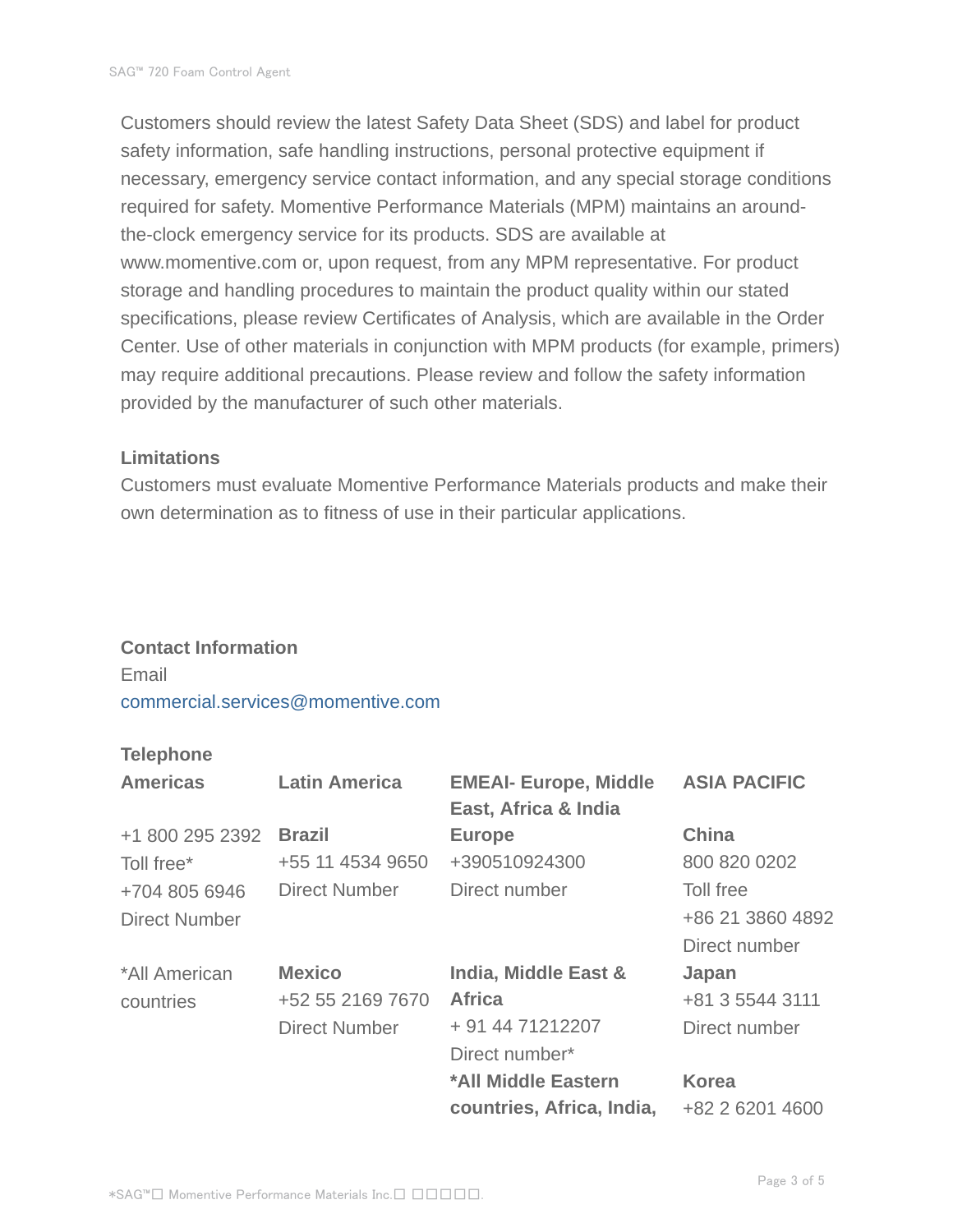For literature and technical assistance, visit our website at: www.momentive.com

#### **DISCLAIMER:**

**THE MATERIALS, PRODUCTS AND SERVICES OF MOMENTIVE PERFORMANCE MATERIALS INC. AND ITS SUBSIDIARIES AND AFFILIATES (COLLECTIVELY "SUPPLIER"), ARE SOLD SUBJECT TO SUPPLIER'S STANDARD CONDITIONS OF SALE, WHICH ARE INCLUDED IN THE APPLICABLE DISTRIBUTOR OR OTHER SALES AGREEMENT, PRINTED ON THE BACK OF ORDER ACKNOWLEDGMENTS AND INVOICES, AND AVAILABLE UPON REQUEST. ALTHOUGH ANY INFORMATION, RECOMMENDATIONS, OR ADVICE CONTAINED HEREIN IS GIVEN IN GOOD FAITH, SUPPLIER MAKES NO WARRANTY OR GUARANTEE, EXPRESS OR IMPLIED, (i) THAT THE RESULTS DESCRIBED HEREIN WILL BE OBTAINED UNDER END-USE CONDITIONS, OR (ii) AS TO THE EFFECTIVENESS OR SAFETY OF ANY DESIGN INCORPORATING ITS PRODUCTS, MATERIALS, SERVICES, RECOMMENDATIONS OR ADVICE. EXCEPT AS PROVIDED IN SUPPLIER'S STANDARD CONDITIONS OF SALE, SUPPLIER AND ITS REPRESENTATIVES SHALL IN NO EVENT BE RESPONSIBLE FOR ANY LOSS RESULTING FROM ANY USE OF ITS MATERIALS, PRODUCTS OR SERVICES DESCRIBED HEREIN.** Each user bears full responsibility for making its own determination as to the suitability of Supplier's materials, services, recommendations, or advice for its own particular use. Each user must identify and perform all tests and analyses necessary to assure that its finished parts incorporating Supplier's products, materials, or services will be safe and suitable for use under end-use conditions. Nothing in this or any other document, nor any oral recommendation or advice, shall be deemed to alter, vary, supersede, or waive any provision of Supplier's standard Conditions of Sale or this Disclaimer, unless any such modification is specifically agreed to in a writing signed by Supplier. No statement contained herein concerning a possible or suggested use of any material, product, service or design is intended, or should be construed, to grant any license under any patent or other intellectual property right of Supplier covering such use or design, or as a recommendation for the use of such material, product, service or design in the infringement of any patent or other intellectual property right.